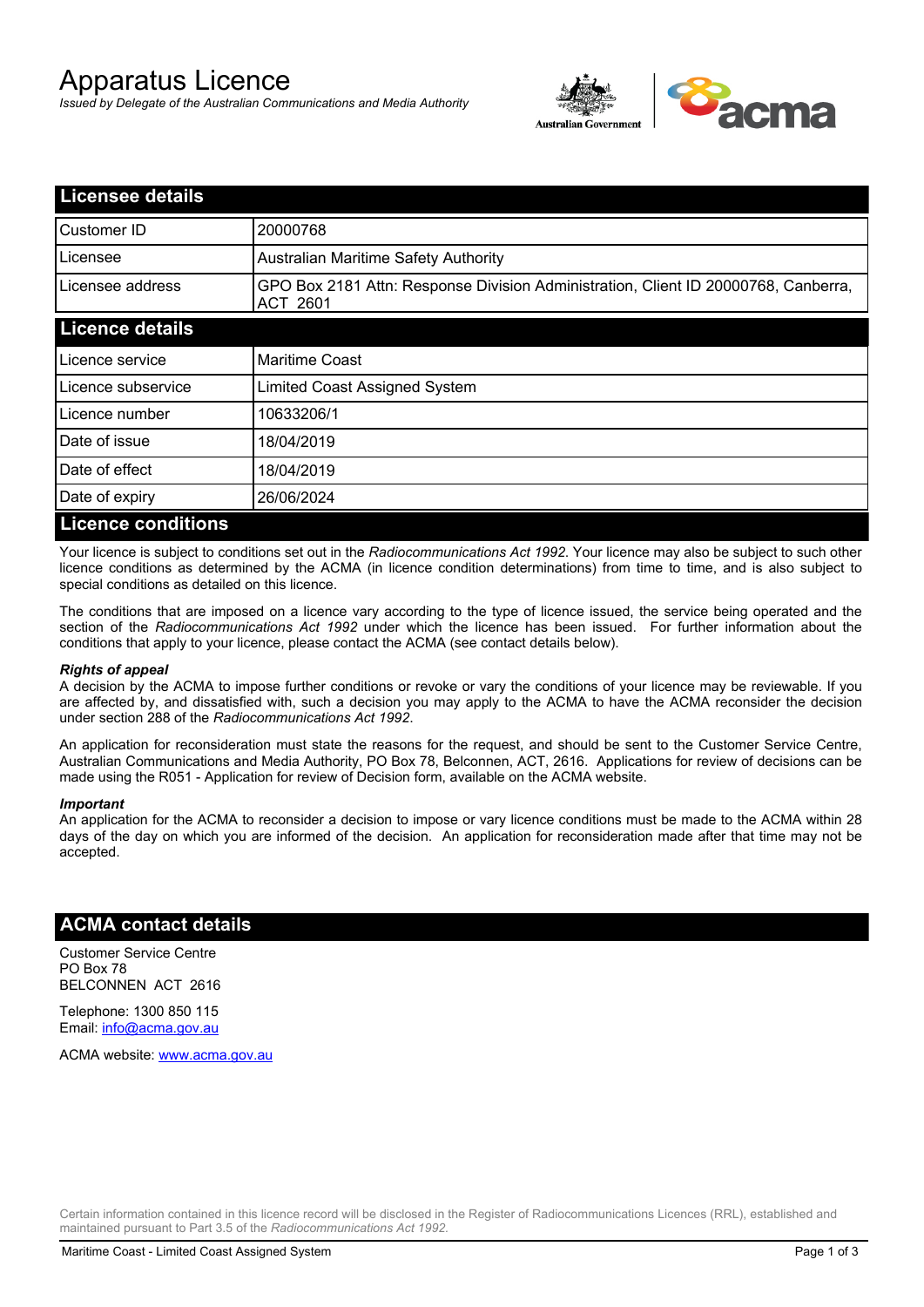# **Advisory Notes applying to licence no.: 10633206/1**

Conditions applicable to the operation of Limited Coast Assigned System authorised under this licence can be found in the Radiocommunications Licence Conditions (Apparatus Licence) Determination and the Radiocommunications Licence Conditions (Maritime Coast Licence) Determination. Copies of these determinations are available from the ACMA and from the ACMA home page (www.acma.gov.au).